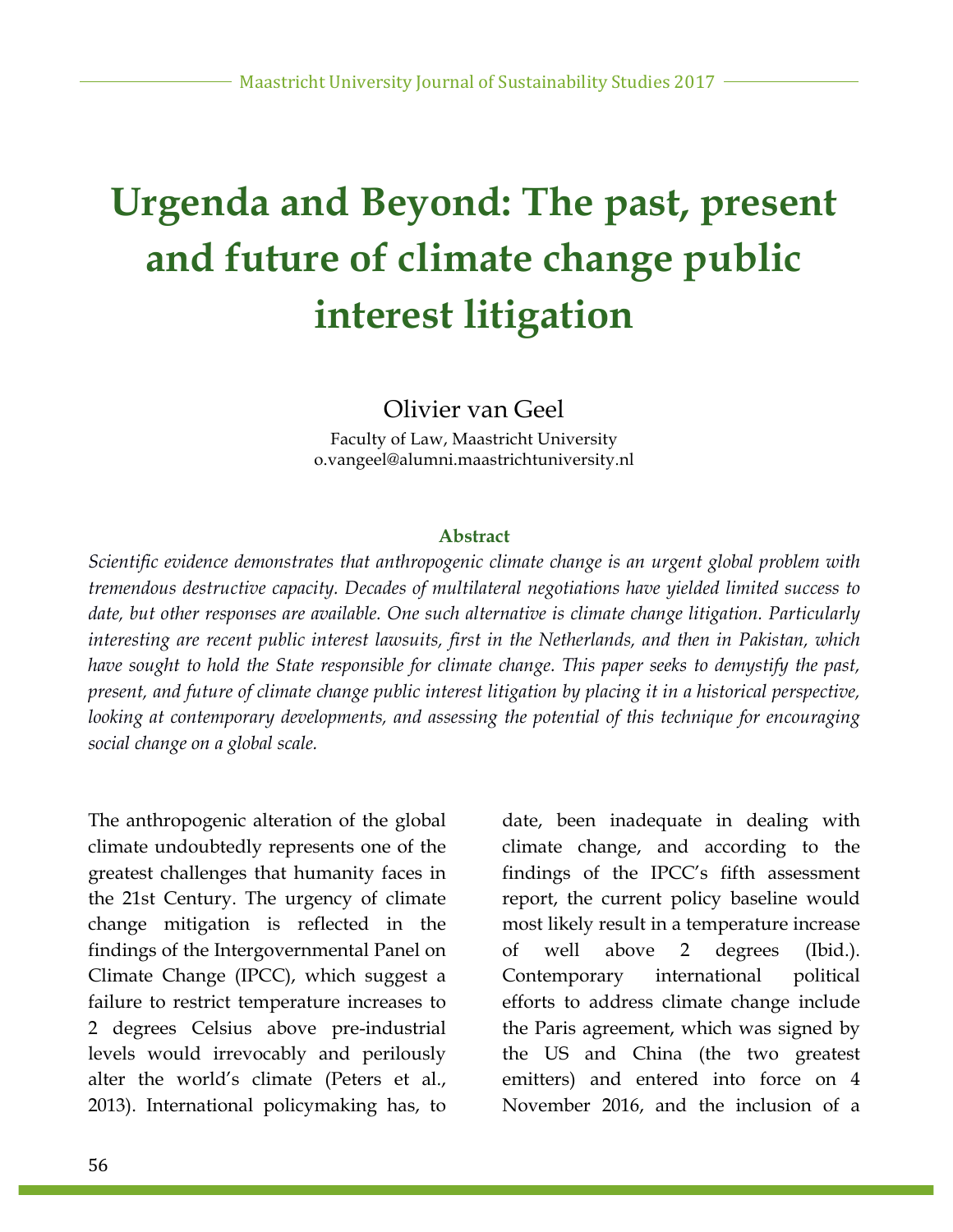climate target in the Sustainable Development Goals (SDGs). However, as political action has dragged its feet, climate litigation has emerged as a possible alternative method to encourage social change. In particular, public interest litigation has become an important talking point in contemporary debates about climate change subsequent to a landmark judgement recently issued by a Dutch court in the Urgenda case. In this case, the Hague District Court held the Dutch government responsible for climate change. The ruling, which is being discussed as a potential international precedent, was followed by a comparable decision by a Pakistani court in Ashgar Leghari v Pakistan.

The aim of this paper is to investigate domestic public interest litigation as a potential tool in the struggle against climate change. The following research question will be addressed: Taking into account past and present cases, as well as the potential future prospects of this technique, can public interest litigation play an effective role in combating the global problem of climate change? In this context, the effectiveness of this technique refers to the potential for encouraging political action and social change.

In addressing the research question, this paper will draw on case law and scholarly literature. Historical cases from the US and Indian contexts will be used as illustrative examples of past environmental public interest litigation. In the contemporary context, the Urgenda, Leghari, and Kelsey Cascade Rose cases

will be discussed, in addition to ongoing cases in Belgium and Norway, as they seem to signal the emergence of a new kind of climate change public interest litigation. Subsequently, climate change public interest litigation will be placed in a more analytical perspective in the discussion, which will be followed by some further comments on the future prospects of this technique. The discussion will be guided by some analytical questions, such as do these new cases constitute a global trend? and are they examples of (dangerous) judicial activism?

# I. Conceptualisation of public interest litigation and judicial activism

Both in theory and practice, public interest litigation is a concept that is not easily defined, especially as it may take on a different shape depending on the jurisdiction in which it occurs. Hussain (1993, p. 1) defines public interest litigation in a broad sense as "litigation in the interest of the public", where "The word 'public' means public at large, including all classes and sections of society without any distinction of gender, social status, economic background, ethnic origin, religious credence or cultural orientation". This form of litigation is often employed strategically as a motor for social change, and particularly aims to advance the cause of minority or disadvantaged groups, or individuals who have no voice ("About Public Interest Litigation," n.d.). Climate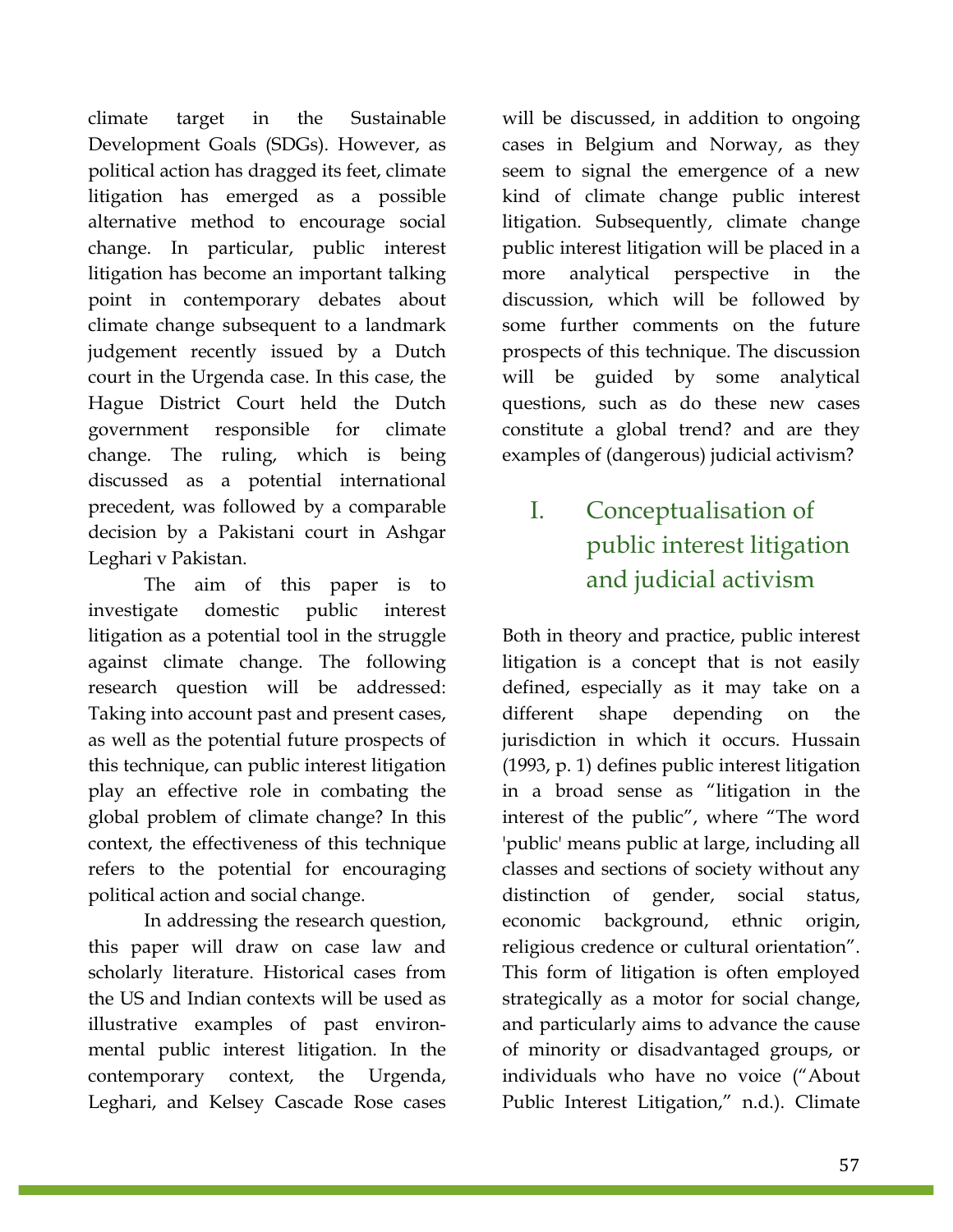change litigation, which per definition seeks to protect the public interest, can thus be categorised as a subset of public interest litigation. Since climate cases frequently envisage the shielding of future generations from potential harm, they also aim to protect those with no voice. Though this cursory definition captures the spirit of public interest litigation, it also leaves many questions unanswered. Most notably, commentators clash over whether criteria for assessing public interest exist and, if so, what these may be. It is also often unclear whether a particular case should be considered public interest litigation. One of the main reasons for this disagreement is that there are diverging perspectives of what constitutes an advancement of social justice (Cummings & Rhode, 2009). Conceptions of the exact confines of public interest litigation may also differ across jurisdictions, especially when it concerns two legal systems that are poles apart.

"Judicial activism" is another term that requires some further attention. This concept is multifaceted, defies clear definition, and also varies across jurisdictional contexts. As Kmiec (2004, p. 1443) points out, the exact meaning of judicial activism is frequently unclear, as "it is defined in a number of disparate, even contradictory ways". He distinguishes between five core meanings of judicial activism, namely: "(1) invalidation of the arguably constitutional actions of other branches, (2) failure to adhere to precedent, (3) judicial "legislation", (4) departures from accepted interpretive methodology, and (5) resultoriented judging" (Ibid., p. 1444). In the context of public interest litigation, judicial activism can be broadly characterised as judges pushing the boundaries of existing law for political purposes. Such practices may run the risk of crossing these boundaries if not handled with sufficient care (Heringa, 2016, p. 203). Judicial activism is subject to different views depending on the applicable legal system. For instance, in Pakistan and India, judicial activism is embraced as an important facet of the respective legal traditions (Razzaque, 2004). By contrast, in the US context, judicial activism is often imbued with a negative connotation (Siegel, 2010). Interestingly, however, both jurisdictions have seen high-level justices defending this method, at least in some contexts. Climate lawsuits are frequently linked to (liberal) judicial activism, as was notably the case in relation to the Urgenda ruling. Accordingly, this debate will be more thoroughly addressed in the discussion section.

# II. Historical use of public interest litigation in relation to climate change

Though public interest litigation is used by lawyers globally, it is more developed in some legal traditions than in others. In the Indian and US national contexts, this form of litigation is particularly well established.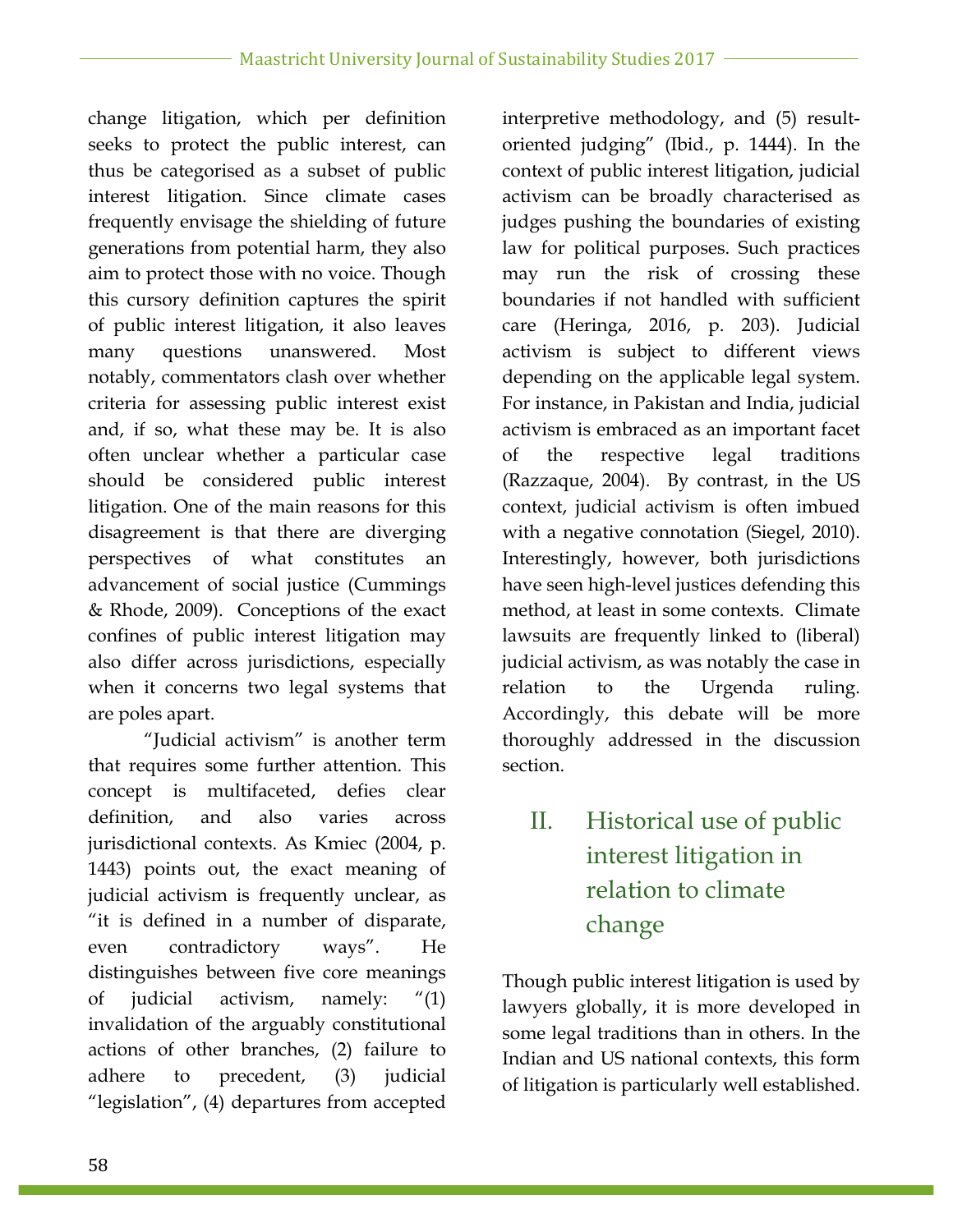The following section will dissect some historical environmental public interest litigation cases with relevance to the climate change debate in the US and Indian contexts.

India has a rich history of public interest litigation, which really started to take off as a legal mechanism in the 1980s. In SP Gupta v Union of India (1982), a seminal case for the development of this concept in the Indian context, the Supreme Court explicitly mentioned and gave meaning to public interest litigation. Following this judgement, there have been many Indian cases that conform to this definition, particularly in the realm of fundamental rights. In environmental matters, the Indian Supreme Court has taken an interventionist line, partly due to its strong tradition of judicial activism (Deva, 2009). Public interest litigation is widely regarded as one of the most important legal innovations with regards to environmental protection in India (Sahu, 2008). There has been a long line of environmental public interest lawsuits, starting with the Dehradun valley litigation in 1983 (Ibid., p. 382-383). In fact, the Indian Supreme Court's public interest litigation guidelines specifically recognise the possibility of such claims '[…] pertaining to environmental pollution, disturbance of ecological balance, […], forest and wild life and other matters of public importance' (Supreme Court of India, 2003, p. 2). However, most of these environmental public interest lawsuits have no immediately apparent link to climate change. One interesting case,

which is illustrative of the Indian approach, and has some relevance to climate change, is Mehta v Union of India (2002), in which the Supreme Court ordered the government to replace the entire bus fleet of Delhi by more environmentally friendly Compressed Natural Gas (CNG) buses. Though the issue of climate change was not explicitly mentioned in the Court's reasoning, the case is demonstrative of how environmental public interest litigation can be used indirectly as a tool for climate change mitigation. Additionally, due to the prevalence of such cases in India and the Court's activist role, a case in relation to climate change would certainly not be inconceivable (Gupta, 2007).

The US has a history of public interest litigation that finds its roots in the civil rights activism of the 1950s and 60s. Brown v Board of Education, in which the US Supreme Court found segregation in public schools unconstitutional, is often cited as the first example of this form of litigation (Hershkoff, 2005). In the US, recent years have seen an explosion of climate change litigation before the courts. One important vehicle that has been employed is initiating public nuisance tort claims (Hester, 2013). Though the conceptual delimitation of public nuisance is not entirely clear, an indicative definition is provided by the second US Restatement of Torts, which defines it as, 'an unreasonable interference with a right general to the common public' (Restatement (Second) of Torts § 821B, 1979). The first public nuisance climate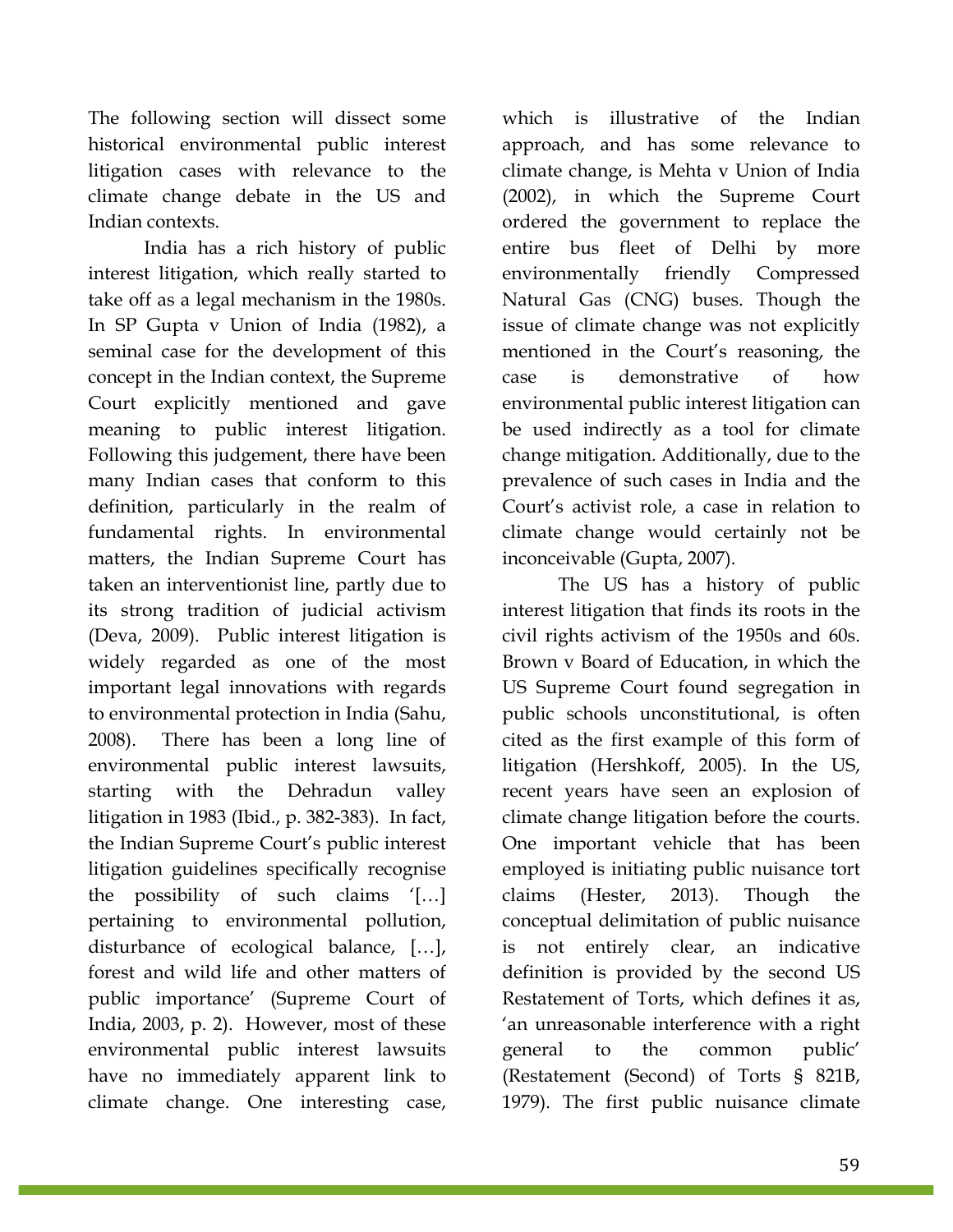change lawsuit was the unsuccessful AEP v Connecticut case, but numerous other attempts followed (Hester, 2013). One case of particular interest is Comer v Murphy Oil USA, Inc. (2009). In this case, which went to the fifth circuit Court of Appeals before being dismissed, Mississippi residents sought to sue energy companies for contributing to global warming, and thus exacerbating the effects of Hurricane Katrina. A similar case, Kivalina v ExxonMobil (2012), saw Alaska residents suing oil companies over melting permafrost caused by greenhouse gas (GHG) emissions. Though these cases have not yielded successful results to date, they present an interesting legal technique in the struggle against climate change. When it comes to filing suit against the federal government for climate change, the Massachusetts v EPA case entailed an interesting application of state-initiated public interest litigation (Welti, 2008). After its petition asking the Environmental Protection Agency (EPA) to regulate GHG emissions from new motor vehicles under the Clean Air Act (CAA) was denied, Massachusetts appealed this decision in the courts. In Massachusetts v EPA (2007), the Supreme Court found, without imposing a specific obligation to regulate, that the EPA had the authority to regulate GHGs, and remanded the case to the EPA, requiring the agency to review its reasoning, as its argumentation had been inadequate. On remand, the EPA found that six GHGs met the threshold of endangering public health and welfare (Environmental Protection Agency, 2009).

Thus, though the Supreme Court exercised judicial restraint in its judgement, this kind of state-initiated public interest litigation can serve as an effective tool to address climate change.

An exhaustive study of historical global public interest litigation cases with relevance to climate change is beyond the scope of this paper. However, the US and Indian case studies serve as illustrative examples, and are particularly interesting for a number of reasons. Significantly, both India and the US have an extensive history of public interest litigation in their domestic legal systems, and belong to the world's greatest emitters of GHGs. A comparison between the two can also yield some thought-provoking insights. It is for example interesting that, despite the strong culture of judicial activism and public interest litigation in India, there have been no cases directly addressing climate change. Conversely, in the US, where these concepts are often approached with more caution, numerous claims have been brought, albeit with limited success.

# III. Present emergence of climate change public interest litigation

Starting with the Urgenda case in 2015, a new type of public interest litigation has started to gain currency in the courts. A subsequent ruling with comparative value occurred in Leghari v Pakistan, and further insights can be gained by looking at ongoing lawsuits in the United States,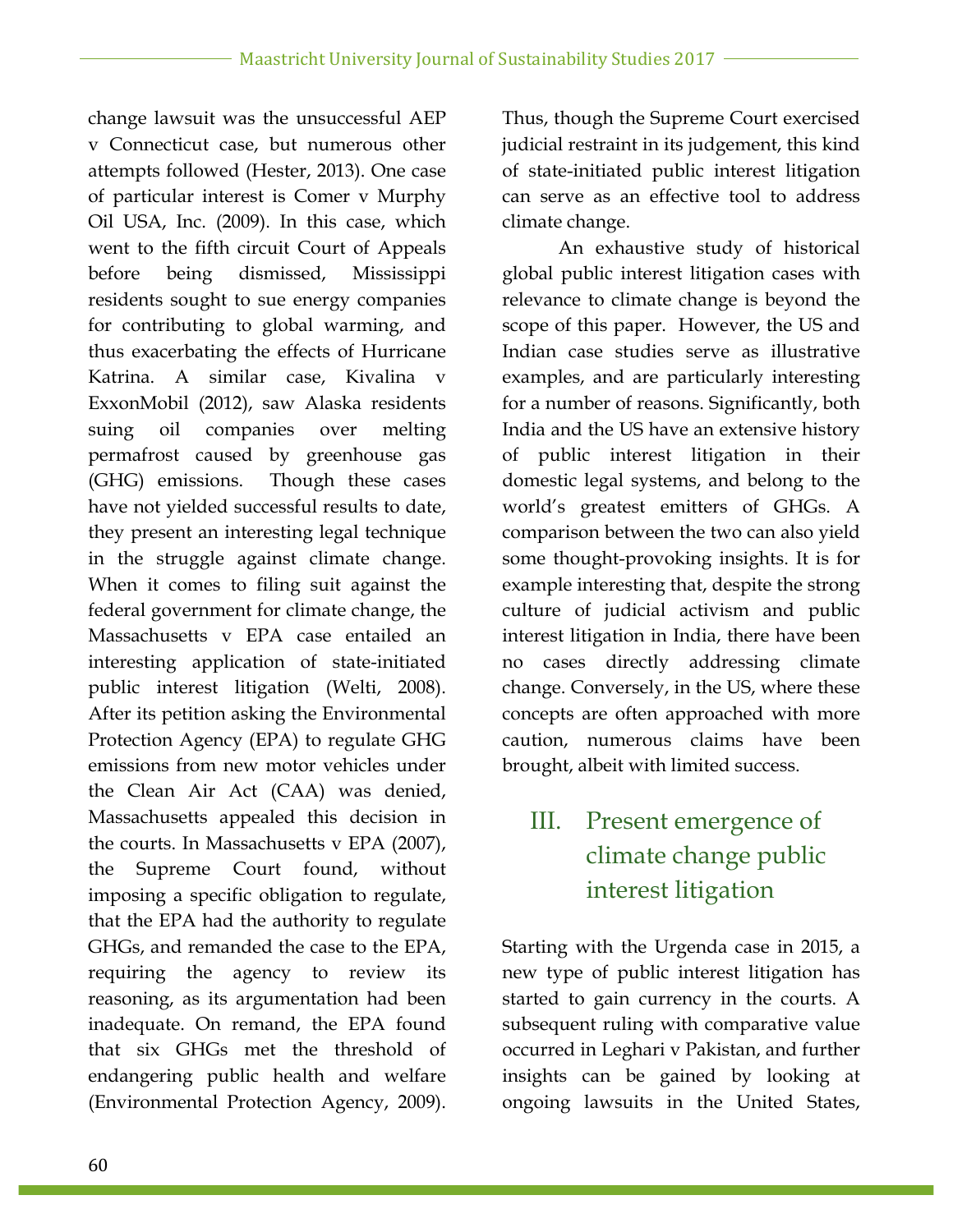Belgium, and Norway. These cases differ from the historical examples discussed above in that they hold the state directly responsible for climate change. Thus, the form of public interest litigation they embody appears to have tremendous potential in terms of influencing state policy, and encouraging social change. The following section seeks to further explain and compare these case studies.

In the Urgenda case, a nongovernmental organisation (NGO) named Urgenda brought suit against the Dutch state. They argued that the government climate policy violated a duty of care under Dutch law, and the fundamental rights of Urgenda, as well as 886 individual plaintiffs, under the European Convention of Human Rights (ECHR). To remedy this transgression, they claimed the government would have to readjust its low emissions reduction targets, which were set at 17 percent by 2020 compared to 1990 levels at the time, to the 25-40 percent suggested in the Cancun agreements (Urgenda Foundation v. State of the Netherlands, 2015, para. 3.1). In their submission, they referred to national law, most notably article 21 of the Dutch Constitution, regional law, including articles 2 and 8 of the ECHR, as well as international treaty law and legal principles. The Dutch state contested these allegations, arguing that such an intervention in policymaking by the courts would violate the separation of powers. They also noted that the climate targets were in line with EU policy, and that the Dutch contribution to climate change was

61

rather insignificant on a global scale. This final argument would suggest that the correct solution should be found through multilateral talks, in which the Dutch government's negotiation position would allegedly be weakened by a judgement in Urgenda's favour (Ibid., para 4.100). On 24 June 2015, the Hague District Court ruled in favour of the plaintiffs, finding that the state had violated a duty of care under Dutch law and ordering it to readjust its targets to at least 25 percent reduction by 2020 (Ibid., para. 5.1). All other claims, including the argument under the ECHR, were dismissed. The Dutch government has launched an appeal and, accordingly, the District Court's decision will be reviewed by the Hague Court of Appeal, and potentially the Dutch Supreme Court.

The Court's reasoning merits some further discussion. The prevailing claim was ultimately that the Dutch government had breached a duty of care pursuant Book 6, Section 162 of the Dutch Civil Code, which was informed inter alia by article 21 of the Dutch Constitution, and various international obligations and legal principles (Ibid., para. 4.89). Significantly, whereas NGOs or individuals before national courts cannot usually invoke international obligations between states, this approach permitted the inclusion of international law through the so-called 'reflex effect' (de Graaf & Jans, 2015). The Court found a duty of a 'high level' of care, resulting in the required establishment of a satisfactory statutory framework to reduce emissions. Interestingly, the environmental rights approach did not meet such success,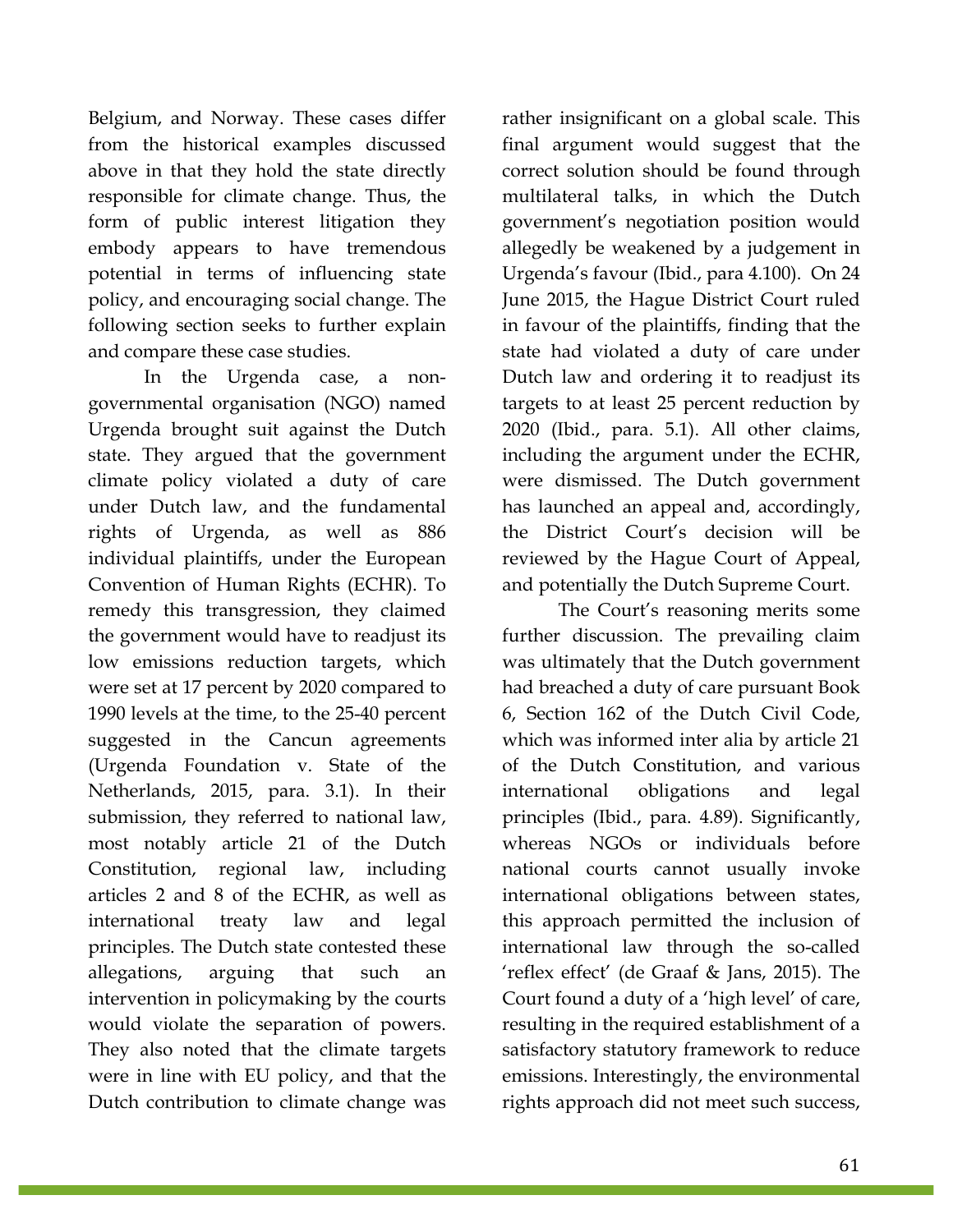as Urgenda itself could not rely on articles 2 and 8 of the ECHR on the right to life and private and family life, and the Court found that there was insufficient information to assess the separate claim put forward on behalf of the 886 individual plaintiffs (Urgenda Foundation v. State of the Netherlands, 2015, para. 4.109). Thus, even though the Court stopped short of confirming the validity of the ECHR argument, it also did not explicitly reject it. Internationally, this judgement was the first to hold the state responsible for climate change, and it certainly constituted a significant breakthrough in the Dutch context. Furthermore, it could be argued that this ruling indicates the onset of a broader global trend. The case studies that follow appear to suggest that such a trend may indeed be underway.

Another notable climate change public interest case that was inspired by the example of Urgenda is currently taking place in Belgium. The Belgian case, which mirrors the Dutch case in its arguments, was initiated by the NGO 'klimaatzaak vzw', established by 11 Belgian celebrities, with a parallel claim by a large number of individuals. The plaintiffs argue that the Court should order the Belgian government to reduce emissions by 40, or at least 25 percent compared to 1990 levels by 2020, and 87.5, or at least 80 percent by 2050 (Summons of the Belgian climate case, 2015, para. 14). The claim is that the current government policy is in violation of human rights, specifically article 2 and 8 of the ECHR, as well as article 7bis, 22, and 23 of the

Belgian Constitution on sustainable development, the protection of public health, and the right to the protection of a healthy living environment. Additionally, it is argued that the Belgian government is in violation of the principle of prevention, the precautionary principle, and a duty of care under Belgian law (Ibid., para. 43). The proceedings are momentarily delayed due to a language dispute over whether the case should be heard in French or Dutch.

In September 2015, the Lahore High Court became the second to hold the state responsible for climate change in Ashgar Leghari v Pakistan (2015). It is noteworthy that Pakistan, like its neighbour India, also has a long history of public interest litigation (Razzaque, 2004). In this particular case, Ashgar Leghari filed suit against the government for its inaction in relation to climate change, especially its failure to implement the National Climate Change Policy (NCCP). The argument was that the government had violated the fundamental rights to life and dignity under articles 9 and 14 of the Constitution (Ashgar Leghari v Pakistan, 2015, p. 2, para. 1). The Court found in favour of the plaintiff, ordering the government to take numerous specific actions to remedy this offence. Several government ministries were ordered to appoint a 'climate change focal person' to monitor the implementation of the NCCP. Additionally, the Court even went so far as to create a Climate Change Commission (Ibid., p. 5, para. 7).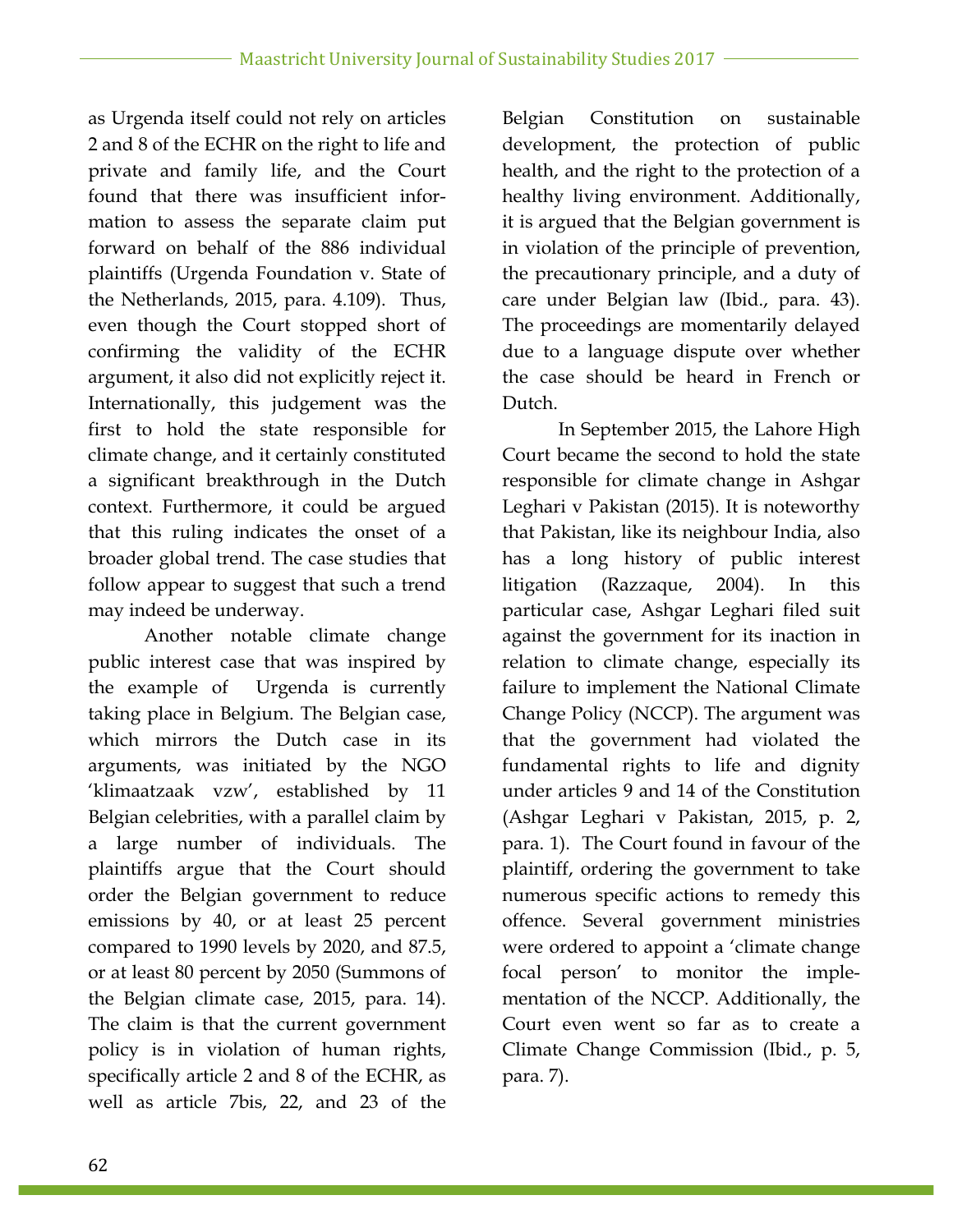The reasoning in Leghari v Pakistan is interesting in that it differed from Urgenda on a number of points. Notably, Leghari concerned an omission by the state. Moreover, public interest litigation and judicial activism are more accepted in the Pakistani legal system than in the Dutch context. It is thus not surprising that, in some ways, the Pakistani judgement appears even more progressive than Urgenda. The Lahore court expressly accepted the fundamental rights argument, from which the judges shied away in the Netherlands. Additionally, the Dutch judges went out of their way to exercise some degree of restraint, by choosing the lower bound of the 25-40 percent standard as an obligation, and refraining from prescribing specific tasks for the government to perform (Urgenda Foundation v. State of the Netherlands, 2015, para. 5.1). The Lahore court, on the other hand, determined the specific actions that the government was required to take, and even named the 21 individuals to be appointed to the Climate Change Commission (Ashgar Leghari v Pakistan, 2015, p. 7, para. 8(iii)). Ultimately, however, the central difference between the cases comes down to two different legal arguments with potential for future litigation, the duty of care argument and the fundamental rights argument.

On 8 April 2016, another interesting development took place in Kelsey Cascade Rose v the United States of America. In this case, the plaintiffs are 21 children from around the US aged 9 to 18, and climate scientist Dr. James Hansen on behalf of future generations (Kelsey Cascade Rose v the United States of America, 2016, p. 1, para. 2). In its order denying the defendant's motion to dismiss, the Oregon District Court found that the plaintiffs' claims could move forward to trial. The plaintiffs allege that the government's actions and omissions in relation to climate change amount to a violation of their substantive due process rights, their right to equal protection under the fifth amendment of the US Constitution, as well as an implicit right to a stable climate under the ninth amendment. The claim is that the government's policy 'has resulted in a danger of constitutional proportions to the public health' (Kelsey Cascade Rose v the United States of America, 2016, p. 10, para. 1). Thus, as in the aforementioned Leghari case, the claim is firmly rooted in rights rhetoric. However, the judge also explicitly mentions the Urgenda case in this order, rejecting the argument that the fact that the GHG emissions only form a portion of the global whole meant that the claim should be dismissed in this instance (Kelsey Cascade Rose v the United States of America, 2016, p. 11, para. 2). Thus, even though it is questionable whether the plaintiffs' arguments will succeed at trial, this case study does go to show that climate change public interest litigation is also gaining traction in the US context.

In Norway, a similar case, aiming to hold the government responsible for its allegedly unconstitutional oil exploration in the Arctic, is underway. In the People v. Arctic Oil, The claimants, Greenpeace Nordic Association and Natur og Ungdom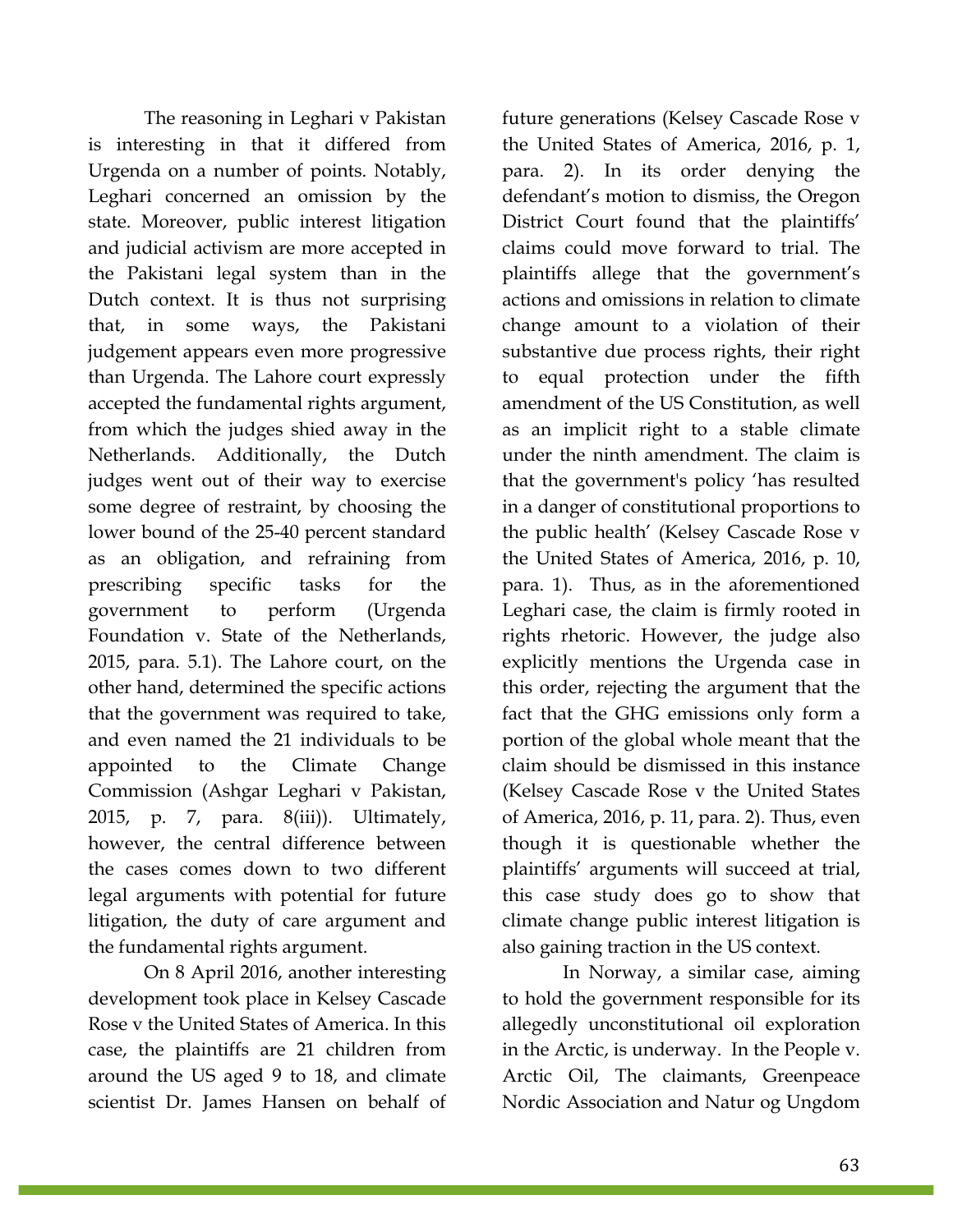(Nature & Youth), argue that the Norwegian government's Licensing Decision, which opened up new acreage to oil and gas companies in the Arctic Barents Sea, is illegal under Norwegian law. Specifically, they claim a violation of Article 112 of the Norwegian Constitution on the right to a healthy environment. Additionally, it is argued that a procedural irregularity occurred, as the impacts of the decision were not properly assessed (Writ of Summons in the People v. Artic Oil, p. 5-7). The case presents another example of environmental rights being mobilised in the public interest.

The case studies described above seem to suggest that public interest litigation seeking to hold states responsible for climate change may be taking hold as a legal mechanism. Before dismissing these examples as context-specific, it must be noted that the cases stretch across three continents, and have occurred in both common and civil law jurisdictions. Nonetheless, though they share like features, the respective courts' reasonings differ. Especially interesting in this regard is the distinction between the clear fundamental rights approach in Leghari, and the duty of care method that prevailed in Urgenda. The following section will attempt to deepen the analysis of public interest litigation as a possible driver for climate change mitigation on the basis of a number of evaluative questions.

### IV. Discussion

The emergence of this new type of climate change public interest raises important questions. Significantly, does this development constitute a global trend? and, if so, can these climate cases really bring about the necessary social change? Additionally, are these cases (dangerous) examples of judicial activism? Finally, the distinction between the duty of care approach endorsed in the Urgenda case and the fundamental rights argument accepted by the Lahore court in Leghari merits some further scrutiny. The question here is which legal argumentation has more potential for climate change litigation? The cases mentioned in the analysis above do seem to suggest a global trend in the making.

In the Netherlands and Pakistan, claimants already successfully held the state responsible for climate change. Similar ongoing cases can be identified in the US, Belgian, and Norwegian national contexts. The diversity of the domestic jurisdictions in which these cases occur seems to deny the argument that this kind of public interest litigation is contextspecific. The cases cut across continents and involve both common and civil law systems. Notably, the Netherlands shares common roots with a number of European legal systems, and Pakistan's neighbours, India and Bangladesh, have similar traditions of public interest litigation and judicial activism (Razzaque, 2004). However, the dismissal of some of the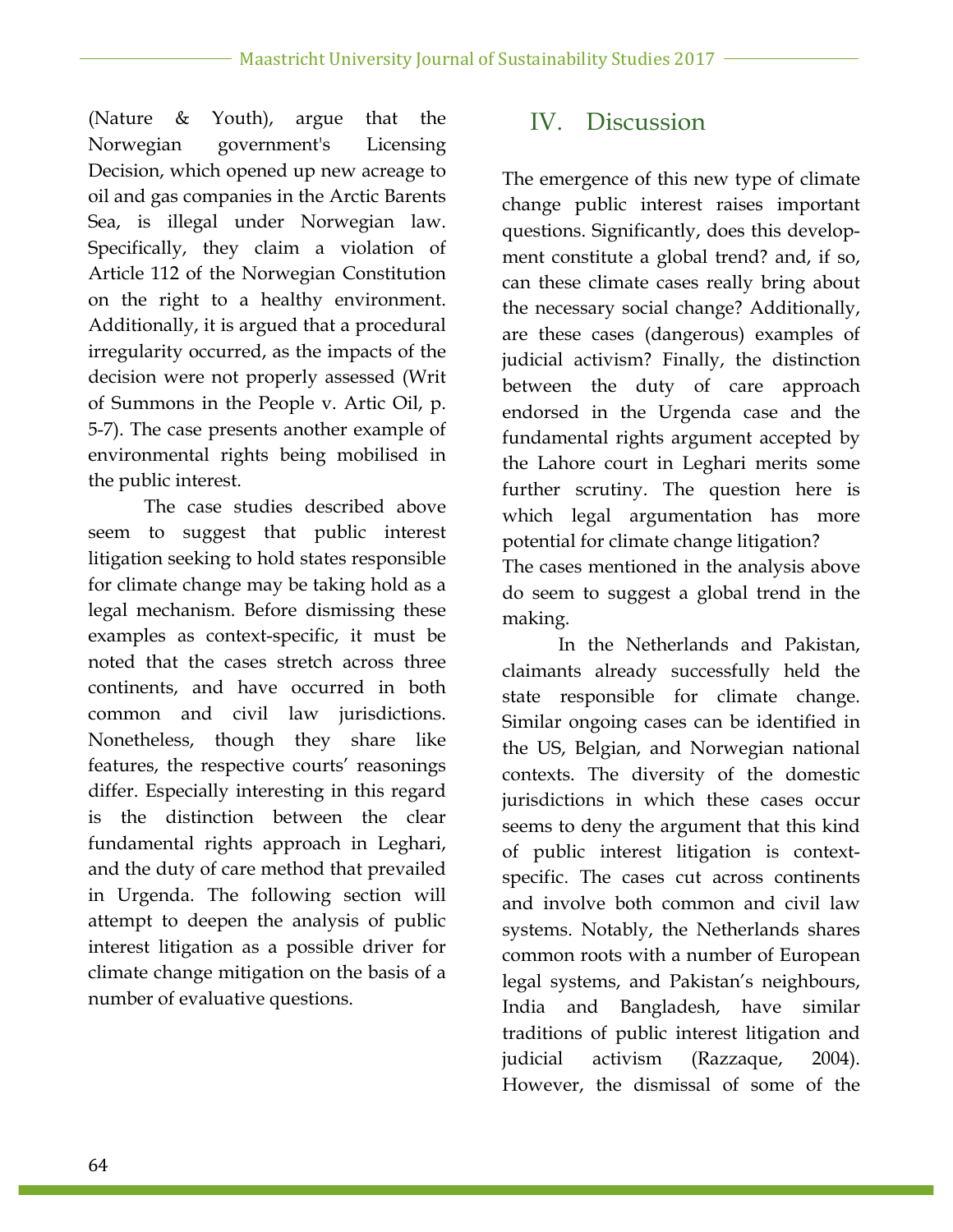ongoing cases could dull the enthusiasm surrounding this new technique. In this regard, the outcomes of other ongoing climate cases will be important in determining whether this emerging global trend solidifies into more established international practice.

Regarding the potential for encouraging social change, it has been argued that public interest litigation cannot bring about institutional reform per se, and can draw attention away from more effective (political) strategies (Cummings & Rhode, 2009). In this regard, it must be stressed that these climate cases are insufficient to resolve the dilemma of climate change on their own. Ultimately, it is up to political decision-making to address this global challenge. However, public interest litigation can contribute to tackling climate change in a number of ways. Firstly, the courts can encourage policymakers to act, and comply with their existing obligations. Secondly, climate change public interest litigation can contribute to awareness-raising. High profile climate cases against the state bring climate change into the public eye, enhancing the visibility of this issue. Finally, the potential for legal mobilisation is tremendous, as illustrated by the Belgian climate case, which involves over 10,000 individual co-plaintiffs (Belgian climate case website, n.d.). Mobilising citizens in the struggle against climate change can be essential in refocusing the priorities of society. Particularly striking is the new Chinese environmental protection law, which recognises the urgency of the air

pollution problem, and seeks to mobilise citizens by taking a relatively liberal approach to environmental public interest litigation, reflecting the Chinese state's increased focus on sustainability in view of the current economic slowdown (Carpenter-Gold, 2015).

As explained in the conceptualisation section, public interest lawsuits are often linked to judicial activism, which broadly entails judges pushing the boundaries of existing law for political purposes. Judicial activism may take on varying meanings depending on the context of a commentator's observations, or the jurisdiction in which a lawsuit occurs. Though it is not always clear whether a ruling constitutes judicial activism, the progressive climate change cases discussed above, particularly the Urgenda case, have been labelled as such. Specifically, the Dutch government position is that the Court did not respect the separation of powers in its decision, a claim that was dismissed by the Hague District Court in its ruling (Urgenda Foundation v. State of the Netherlands, 2015, paras. 4.94-4.102). In this regard, it is important to note that, whereas the Dutch court's interpretation was certainly progressive, it was based in existing principles of law (Heringa, 2016, p. 3). Loth and van Gestel (2015) also gave a more positive appreciation of Urgenda, placing the ruling in the context of multi-level governance, and noting that, in light thereof, judges seek to contribute to providing solutions for complex transboundary problems. Essentially, the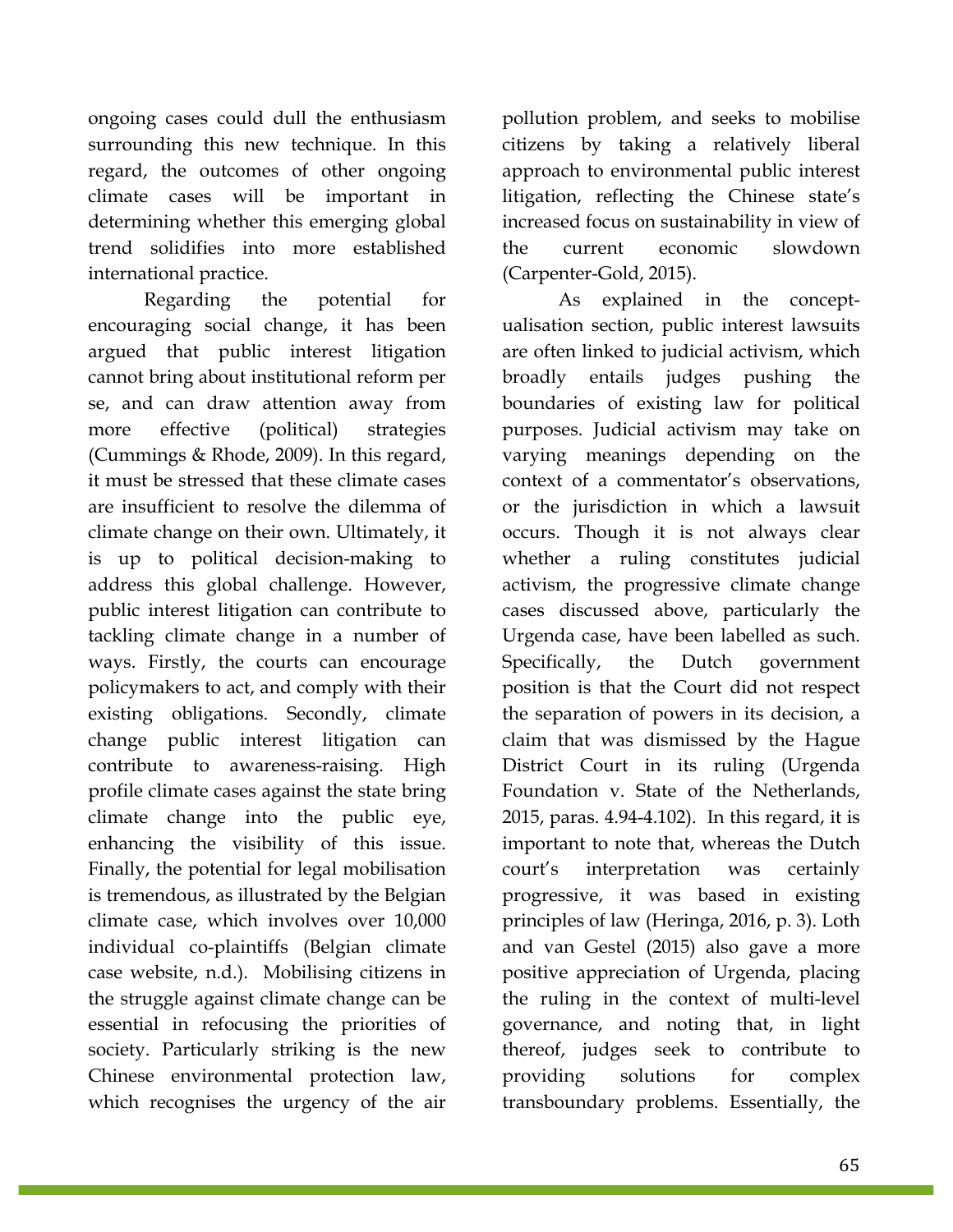approach of the Hague District Court can be likened to civil rights cases in the US, where the courts found underlying legal principles, which were interpreted in a new way (The Guardian, 2015). Thus, while the Court may have exercised a fair degree of interpretative freedom, it is not clear-cut that this case would amount to judicial activism as such. The question, which will be addressed on appeal, is whether the Court only pushed the boundaries of existing law, or transgressed them, in its ruling. It must also be noted that, where conservatives in the US often describe judicial activism as something used by liberals to circumvent the requirements of the law, it is not only a liberal tactic. A recent example would be the Supreme Court's stay of the implementation of the Obama administration's Clean Power Plan (CPP) pending judicial review (Ryan, 2016).

The cases discussed in this paper seem to employ two different legal arguments. In Urgenda, the Court upheld the claim that there was a duty of care under Dutch law informed by constitutional and international law. By contrast, in the Leghari case, the Pakistani court found that the fundamental rights of the claimant had been violated. The relative power of these two arguments depends largely on the jurisdiction. It is noteworthy that, in the Urgenda case, the claimants also put forward a fundamental rights claim. The argument that article 2 and 8 of the ECHR had been violated, was not explicitly rejected by the Court, and these rights were used to inform the duty of care (Urgenda Foundation v. State of the Netherlands, 2015, para. 4.52). Certainly, the environmental rights approach has a number of advantages. Significantly, rights rhetoric has tremendous potential for the mobilisation of citizens for a cause (Hilson, 2015). Additionally, human rights are universal in scope, and therefore this argument is applicable beyond the national boundaries of a single state. Hence, it could be employed in cases before regional courts such as the European Court of Human Rights (ECtHR). There are however some drawbacks. The concept of environmental rights does not enjoy broad recognition, and this approach is likely to face difficulties in domestic jurisdictions that have a more restrictive traditional conception of human rights as civil and political rights. Thus, where rights claims are more ambitious, they may also be more challenging.

The above analysis seems to suggest that this new breed of climate change public interest litigation cases constitutes an emerging global trend that could have enormous potential as a driver of social change. However, this technique can only encourage governments to take more effective action, and does not suffice in itself. Ultimately, it is the policymakers who must implement measures to tackle climate change. Therefore, though a progressive interpretation of the law does not necessarily amount to judicial activism, it would be wise for courts to exercise some judicial restraint, since it is not for judges to define policy. Restraint is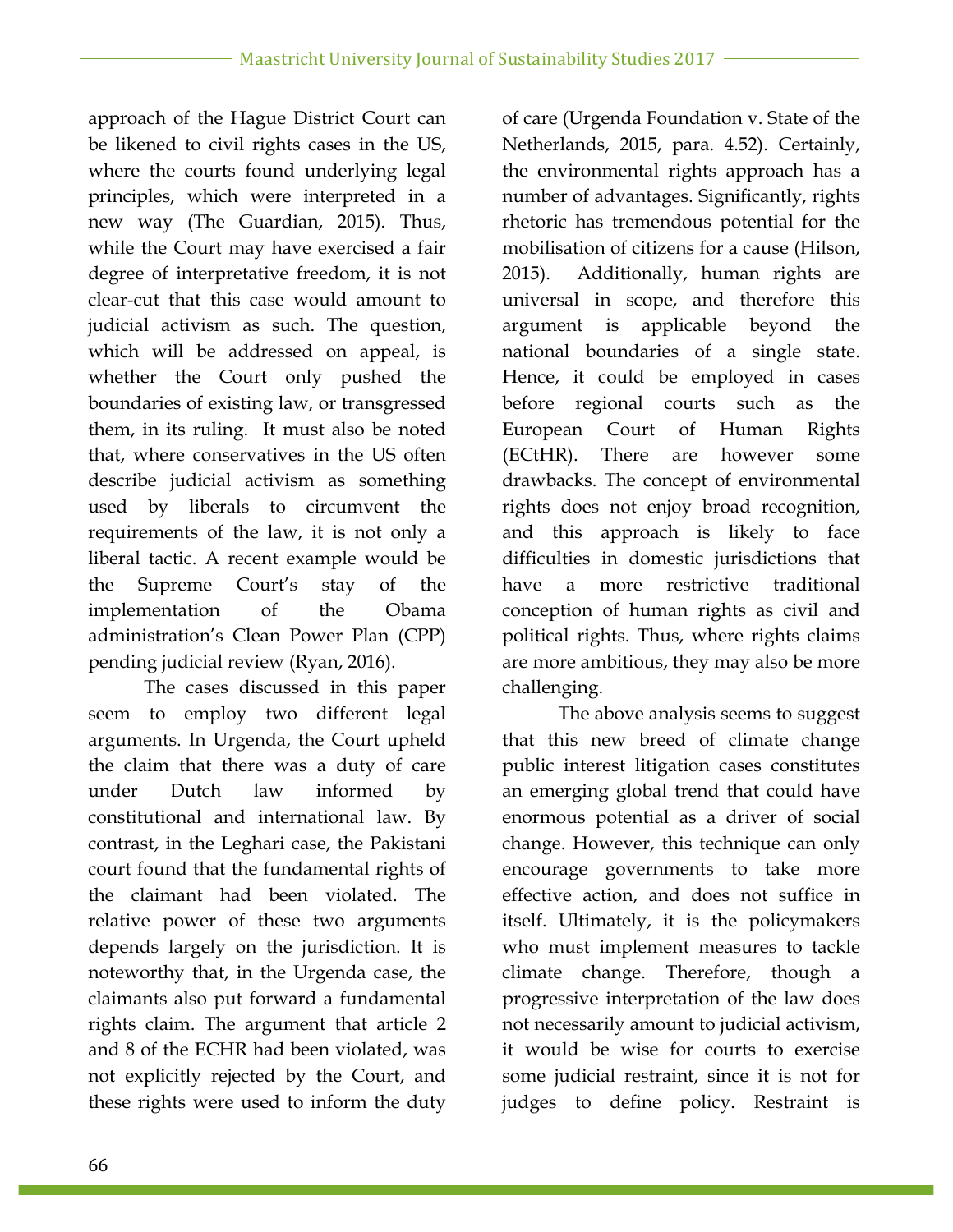especially important as judicial activism is a double-edged sword, and can also be employed to curtail climate change mitigation policies, as illustrated by the US Supreme Court's CPP stay. Finally, though environmental rights claims have a more universal applicability and a high propensity for legal mobilisation, they may also face severe challenges, particularly in jurisdictions with a more restrictive conception of human rights. The following section will attempt to shed some light on what these developments could imply for the future prospects of public interest litigation as a tool for encouraging climate change mitigation.

### V. Future prospects

There are numerous threats and opportunities with regard to the future potential of climate change public interest litigation. Notably, continued enthusiasm over this technique depends on the outcome of certain ongoing cases. Substantial momentum could be gained by a victory on US soil in Kelsey Cascade Rose, or another successful European case in Norway or Belgium. However, a dismissal could have the opposite effect. Additionally, the problem of standing, particularly standing of NGOs, could present an obstacle. In assessing the future potential of this technique, some special attention should also be paid to the prospects of public interest litigation in the Chinese context, and before the ECtHR.

One obstacle that can pose a threat to future climate change public interest litigation is the problem of standing in environmental cases. In the Dutch legal system, there is an established, though not uncontested, practice of granting standing to NGOs, but this practice may not be as well accepted in some other jurisdictions (Broek & Enneking, 2014). Proving the interest of the individuals or legal persons involved can cause difficulties, considering that climate change litigation often concerns future harm. These challenges were all too apparent in the Urgenda case where, with regards to the human rights argument, the judges denied Urgenda standing, and refrained from assessing the individual claims. The difficulty of establishing a causal link for potential future harm is also of particular relevance in cases of this nature. Furthermore, it is often unclear what portion of the damage can be attributed to the conduct of the defendant, especially considering the plurality of third parties that often contribute to the emissions. These obstacles, along with the challenge of relying on international obligations in a domestic context, can hinder climate change public interest litigation. However, the successes of the Urgenda and Leghari cases suggest that they may be overcome.

References to the ECHR in the Dutch and Belgian climate cases raise the question of whether a state could be held responsible for climate change before the ECtHR. It must be noted that, as the Hague District Court reiterated, NGOs cannot themselves be considered victims of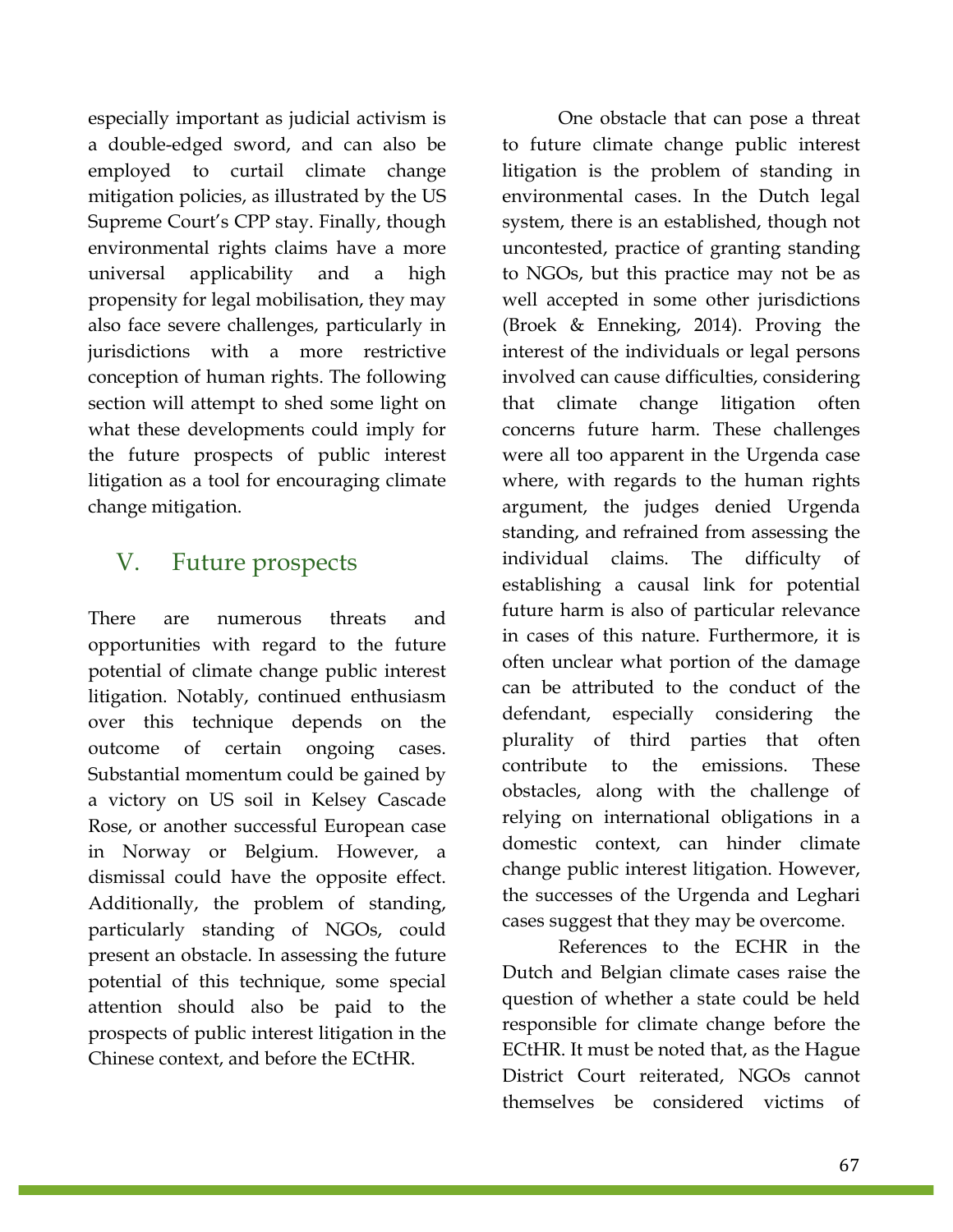individual rights violations. However, the potential standing of the individual claimants was essentially left unanswered. Certainly, some ECtHR case law appears to suggest that a climate case before the Court could have some potential of succeeding. However, there are also numerous obstacles that have to be considered. For instance, there is no actio popularis under the ECHR, and, in general, there is need for a clear link in order to receive victim status (Loucaides, 2005). Additionally, states are given a substantial margin of appreciation to pursue environmental objectives under the ECHR, and there is a requirement to exhaust local remedies (Boyle, 2006). Finally, it must be noted that the Court may opt to exercise judicial restraint in this regard with a view to political considerations.

In the Chinese context, there have also been some instances of environmental public interest litigation. Considering its status as the largest polluter globally, the potential for environmental public interest lawsuits in China is of particular interest. China's new environmental protection law, which came into force on 1 January 2015, has opened some doors in this regard by, for instance, granting standing for NGOs to bring cases on behalf of the public, if they satisfy certain conditions (Liu, 2015). It also enhances liability regimes for polluters and public officials who act in dereliction of their duties, leading ClientEarth CEO James Thornton to suggest that some of the law's provisions are more advanced than those

applicable in the UK context (Thornton, 2015). Under this new legislation, which seeks to involve citizens in the struggle against pollution, an increase in public interest litigation is to be expected. However, it is unclear whether the shift is merely symbolic, or if it will have a more concrete impact. Additionally, bringing suit against government authorities in China is marred with difficulties, with cases often disappearing into a so-called 'black hole' (Botsford, 2016). Significantly, judicial independence is lacking, and the socialist rule of law means that there is no clear hierarchy between the law and political practice (Peerenboom, 2015). Thus, where the new law is likely to enhance the effectiveness and frequency of environmental public interest litigation in China, much is dependent on how it is implemented, and there are limits to its potential.

The future prospects of public interest litigation as a tool to tackle climate change merit some cautious optimism. Despite numerous obstacles, including the problem of standing and proving causation in climate change cases, other ongoing cases are already attempting to hold the state accountable for climate change, following the successes of Urgenda and Leghari. Climate change public interest litigation could also be used to bring cases before regional courts, particularly the ECtHR. However, it is unclear whether such claims would succeed. Significantly, public interest litigation has some potential as a mechanism in the Chinese context,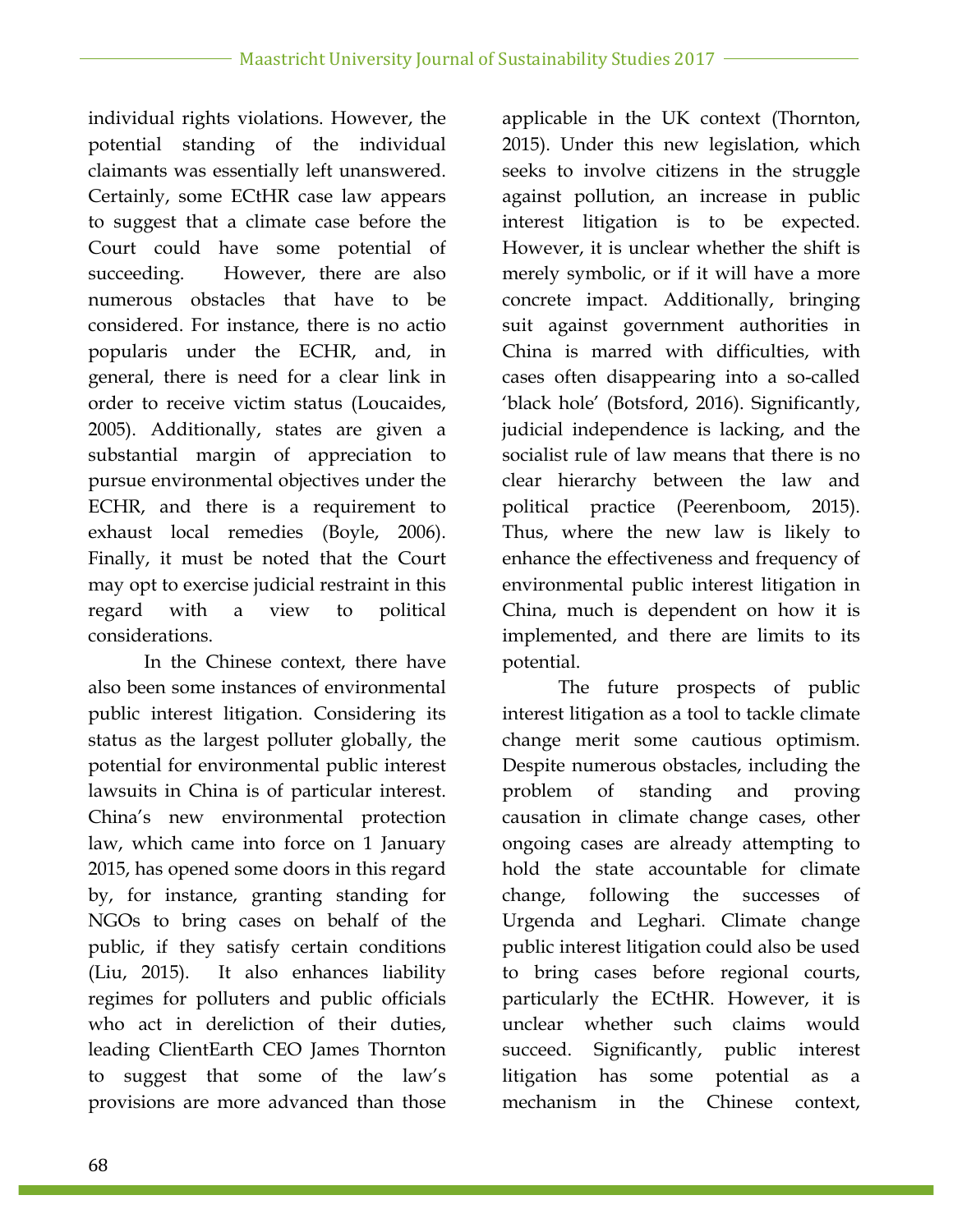especially under the new environmental protection law, though it seems unlikely that a claim seeking to hold the state responsible for climate change would be successful in the Chinese context.

### VI. Conclusion

The emerging trend of public interest cases holding the government responsible for climate change is an important breakthrough in climate litigation. This paper has sought to deepen the understanding of this phenomenon by elaborating on its historical context, analysing the present emergence of climate change public interest litigation, and assessing the future potential of this technique. It was found that these cases, which have revolutionised attitudes towards climate litigation, represent a trend in the making. The successful Urgenda and Leghari cases can serve to embolden the efforts of civil society pushing for climate action worldwide.

Essentially, these examples demonstrate that it is possible for non-governmental actors to hold states responsible for climate change, something that seemed impossible or at least highly unlikely before. Perhaps this development alone can be presented as evidence of shifting attitudes, which in themselves indicate that social change is underway. Nonetheless, much depends on the outcomes of ongoing cases, particularly in Belgium, the US, and Norway, to ensure that this emerging trend solidifies. If this solidification occurs, climate change public interest litigation could also be taken to the regional level at, for instance, the ECtHR, in addition to various national jurisdictions. These findings suggest that the potential impact of this new method to address the widespread political intransigence with regard to climate change is significant. However, only the future can tell to what extent these climate cases will actually succeed in stimulating action, and effectuating meaningful social transformation.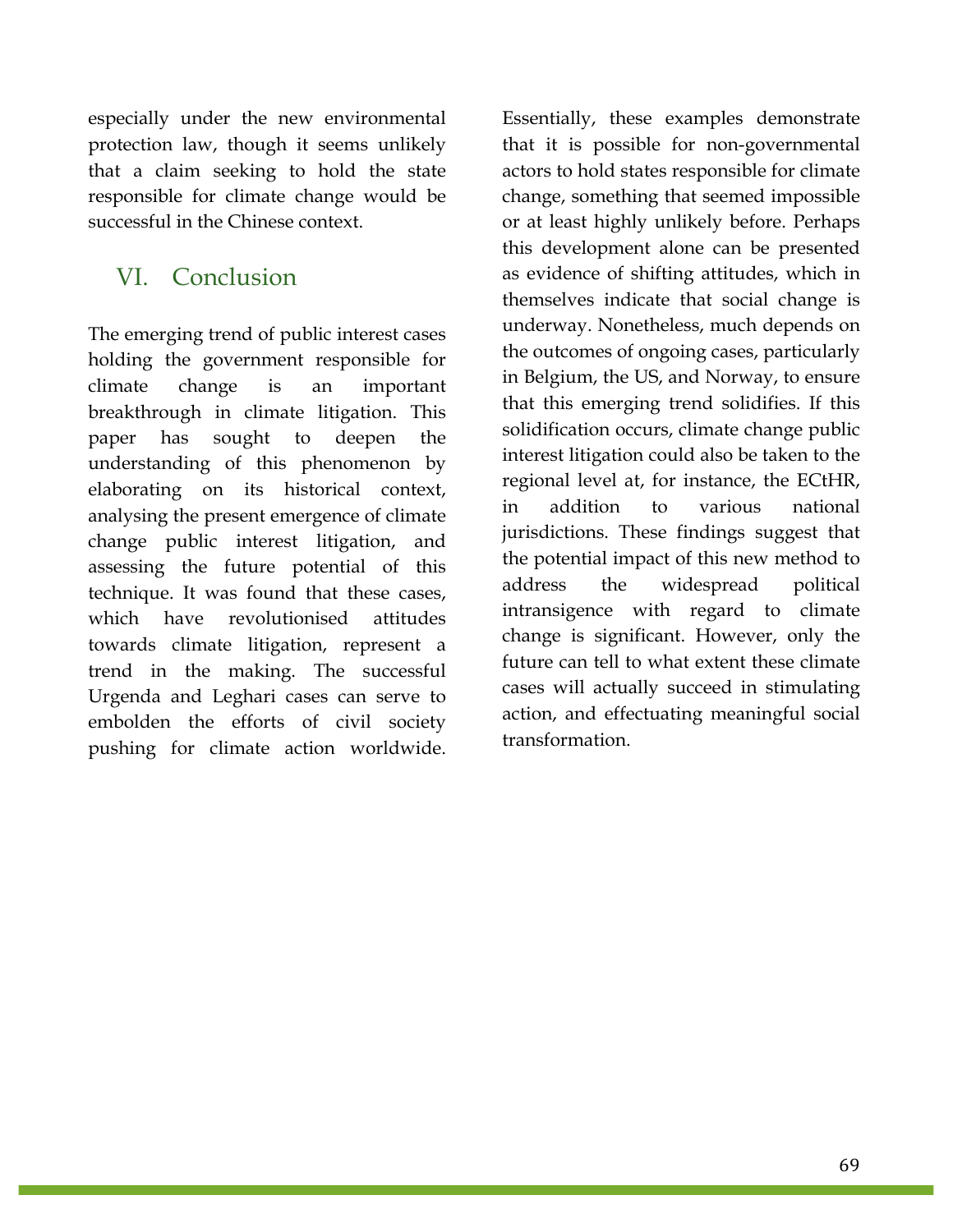### **Footnotes**

- 1 US Supreme Court Justice John Paul Stevens remarked in relation to a series of cases viewed as activist that, "[…] with the benefit of hindsight I can say that I now agree with each of these examples of judicial activism" (Stevens, 2002, p. 26), and former Indian Chief Justice A. H. Ahmadi noted that judicial activism forms a necessary adjunct of the judicial function, seen as the main concern is the public as opposed to the private interest (Sathe, 2001, p. 30).
- 2 The Court defined public interest litigation in para. 19A as "[…]litigation undertaken for the purpose of redressing public injury, enforcing public duty, protecting social, collective, 'diffused' rights and interests or vindicating public interest […]".
- 3 Other jurisdictions that have seen environmental public interest litigation include Pakistan, Bangladesh, the UK, and China.
- 4 See the Dutch government website for an up-to-date overview of developments in the *Urgenda* case: https://www.rijksoverheid.nl/onderwerpen/klimaatverandering/inhoud/klimaatrechtszaak.
- 5 See the Belgian climate case website for an up-to-date timeline of the proceedings: http://www.klimaatzaak.eu/nl/de-rechtszaak/#klimaatzaak.
- 6 For legal arguments against Norwegian oil exploration in the Arctive see: Sjåfjell, B., & Halvorssen, A. M. (2015). The Legal Status of Oil and Gas Exploitation in the Arctic: The Case of Norway. *Oil, Gas and Energy Law (OGEL), Special Issue September*.
- 7 For a more extensive coverage of the argument for climate change liability under the ECHR see: Cox, R. H. J. (2014). The Liability of European States for Climate Change. *Utrecht Journal of International and European Law, 30*(78), 125-135.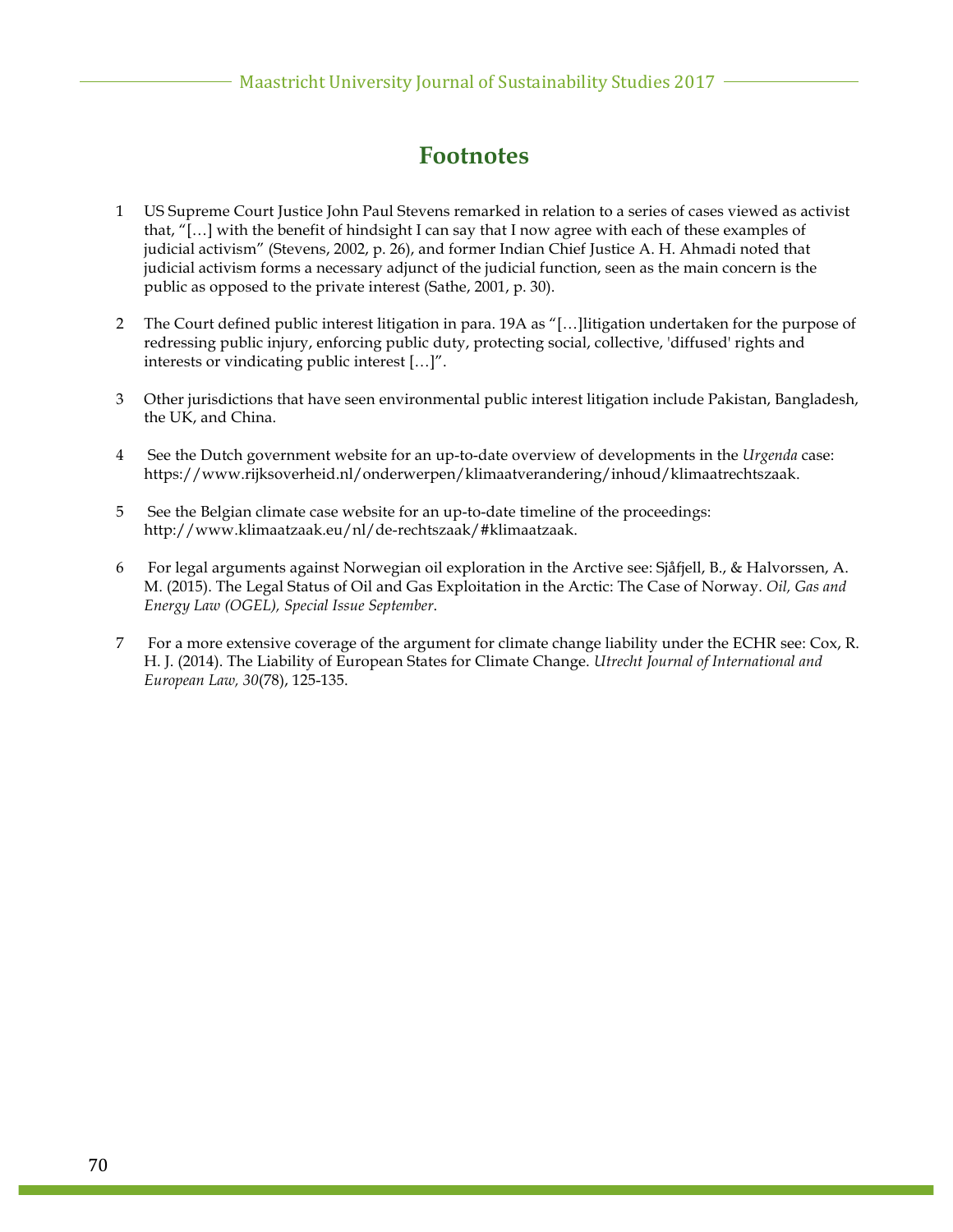### **References**

#### **Legislation**

Restatement (Second) of Torts § 821B (1979).

#### **Case law**

Ashgar Leghari v Federation of Pakistan, W.P. No. 25501/2015.

Comer v. Murphy Oil, 585 F.3d 855 (5th Cir. 2009).

Kelsey Cascade Rose Juliana v. the United States of America, 6:15-cv-01517-TC. Order denying the government's motion to dismiss (2016).

Massachusetts v EPA, 549 US 497 (2007).

- M.C. Mehta (CNG buses) v. Union of India, AIR 2002 SC 3696.
- Native Village of Kivalina v. ExxonMobil Corp., 696 F.3d 849 (9th Circ. 2012).

SP Gupta v. Union of India, AIR 1982 SC 149.

Urgenda Foundation v. State of the Netherlands, ECLI:NL:RBDHA:2015:7145, Rechtbank Den Haag, C/09/456689 / HA ZA 13-1396.

#### **Scholarly articles**

- Boyle, A. (2006). Human Rights or Environmental Rights-A Reassessment. Fordham Environmental. Law Review, 18, p. 471-511.
- Broek, B. V. D., & Enneking, L. (2014). Public Interest Litigation in the Netherlands: A Multidimensional Take on the Promotion of Environmental Interests by Private Parties through the Courts. Utrecht Law Review, 10, p. 77-90.
- Carpenter-Gold, D. (2015). Castles made of sand: publicinterest litigation and China's new environmental protection law. Harvard Environmental Law Review, 39, p. 241-567.
- Cox, R. H. J. (2014). The Liability of European States for Climate Change. Utrecht Journal of International and European Law, 30(78), p. 125-135.
- Cummings, S. L., & Rhode, D. (2009). Public interest litigation: Insights from theory and practice. Fordham Urban Law Journal, 36, p. 9-19.
- de Graaf, K. J., & Jans, J. H. (2015). The Urgenda Decision: Netherlands Liable for Role in Causing Dangerous Global Climate Change. Journal of Environmental Law, 27(3), p. 517-527.
- Deva, S. (2009). Public interest litigation in India: A critical review. Civil Justice Quarterly, 28, p. 19-40.
- Gupta, J. (2007). Legal steps outside the climate convention: litigation as a tool to address climate change.

Review of European Community & International Environmental Law, 16(1), p. 76-86.

- Heringa, A.W. (2016). Rechter en politiek: verzaakt de politiek/wetgever of dient de rechter juist het belang van de wetgever? Milieu en Recht. 3(34), p. 203-206.
- Hershkoff, H. (2005). Public interest litigation: selected issues and examples. Washington, DC: The World Bank.
- Hester, T. (2013). Private Claims for a Global Climate: US and Indian Litigation Approaches to Climate Change and Environmental Harm. Journal of the Indian Law Institute.
- Hilson, C. (2015). The Curious Invisibility of Environmental Rights in the EU Legal Order. Paper presented at the 22nd International Conference of Europeanists.
- Hussain, F. (1993). Public Interest Litigation in Pakistan. Sustainable Development Policy Institute, Work Paper Series, (5).
- Liu, T. (2015). China's Revision to the Environmental Protection Law: Challenges to Public Interest Litigation and Solutions for Increasing Public Participation and Transparency. George Washington Journal of Energy & Environmental Law, 6(2), p. 60-70.
- Kmiec, K.D. (2004). The Origin and Current Meanings of "Judicial Activism". California Law Review, 92(5), p. 1441-1477.
- Loucaides, L. (2005). Environmental protection through the jurisprudence of the European Convention on Human Rights. The British Year Book of International Law, 75(1), p. 249-267.
- Peerenboom, R. (2015). Fly High the Banner of Socialist Rule of Law with Chinese Characteristics! Hague Journal on the Rule of Law, 7(1), p. 49-74.
- Peters, G. P., Andrew, R. M., Boden, T., Canadell, J. G., Ciais, P., Le Quéré, C., Wilson, C. (2013). The challenge to keep global warming below 2 C. Nature Climate Change, 3(1), p. 4-6.
- Ryan, E. (2016). The Clean Power Plan, the Supreme Court's Stay, and Irreparable Harm. FSU College of Law, Public Law Research Paper No. 798.
- Sahu, G. (2008). Implications of Indian Supreme Court's Innovations for Environmental Jurisprudence. Law Environment & Development Journal, 4(1), p. 1-19.
- Sathe, S.P. (2001). Judicial Activism: The Indian Experience. Washington University Journal of Law and Policy, 6, p. 29-107.